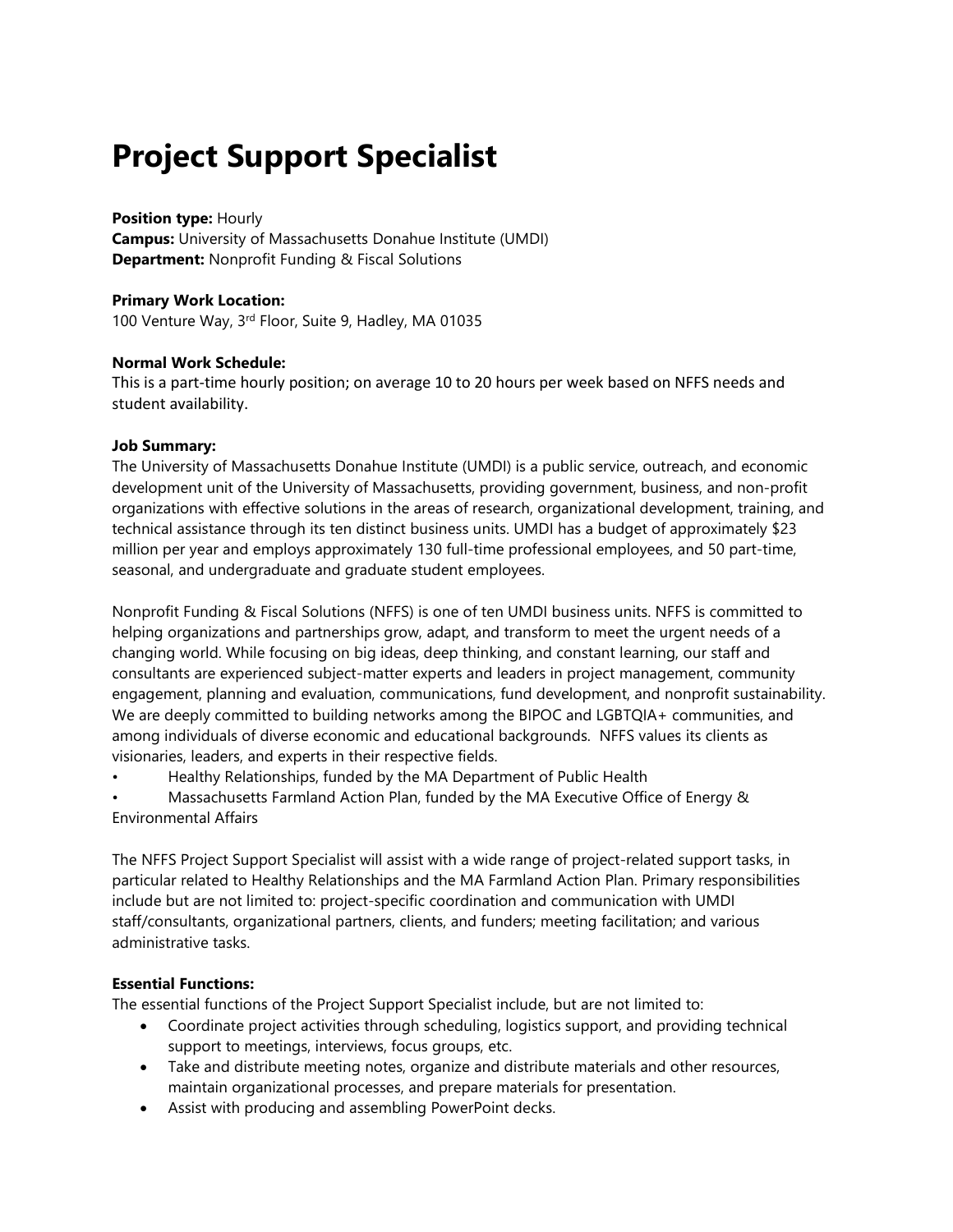- Prepare and/or review client deliverables, including written reports and presentations, charts and other visuals.
- Compile information from published and internet sources, surveys, and interviews.
- Assist with survey development, posting surveys online, and managing their administration.
- Support trainings, including coordinating logistical requirements and the production and distribution of materials before, during, and as follow up.
- Assist with project and organizational support by researching, transcribing, formatting, inputting, editing, retrieving, copying, and transmitting text and data.
- Provide internal and external customer support as needed.

#### **Other Functions:**

• Other duties as assigned.

### **Minimum Qualifications (Knowledge, Skills, Abilities, Education, Experience):**

- Two to three (2-3) years of undergraduate education.
- Microsoft Office Suite proficiency.
- Ability to work on site at 100 Venture Way in Hadley, MA and/or work remotely, including reliable access to high speed internet and a computer.
- Demonstrated ability in the following areas:
	- o Excellent written and verbal communications skills
	- o Strong organizational skills, attention to detail, and a high level of accuracy
	- o Ability to prioritize, manage time, and be flexible in response to changing client needs and deadlines in a very fast-paced environment
	- o Ability to work independently and as part of a team
	- o Applicant must be a UMass Amherst undergraduate student.
	- $\circ$  Ability to present documentation establishing authorization to work in the United States.
	- o Commitment to working with diverse populations, including BIPOC and LGBTQIA+
- BIPOC and/or LGBTQIA+ individuals encouraged to apply.

#### **Preferred Qualifications (Knowledge, Skills, Abilities, Education, Experience):**

- Academic major in human resources or a similar field.
- Eligible for work study.

#### **Working Conditions:**

- Multiple hours in stationary position, working on site or remotely using office equipment and computers, attending meetings, working closely and collaboratively with others.
- On-site office at Venture Way is a busy, open office area with multiple interruptions and requests for assistance.
- Some moving and transporting of supplies up to 20 pounds.
- The physical/mental demands and work environment factors described above are representative of those that must be met by an employee to successfully perform the essential functions of this job.

#### **Additional Details:**

- Applicants must be current UMass Amherst Undergraduates.
- This is an hourly non-benefited position.
- This position is intended to be for the 2021/22 academic year and may be extended to 2022/23 academic year, contingent upon funding.